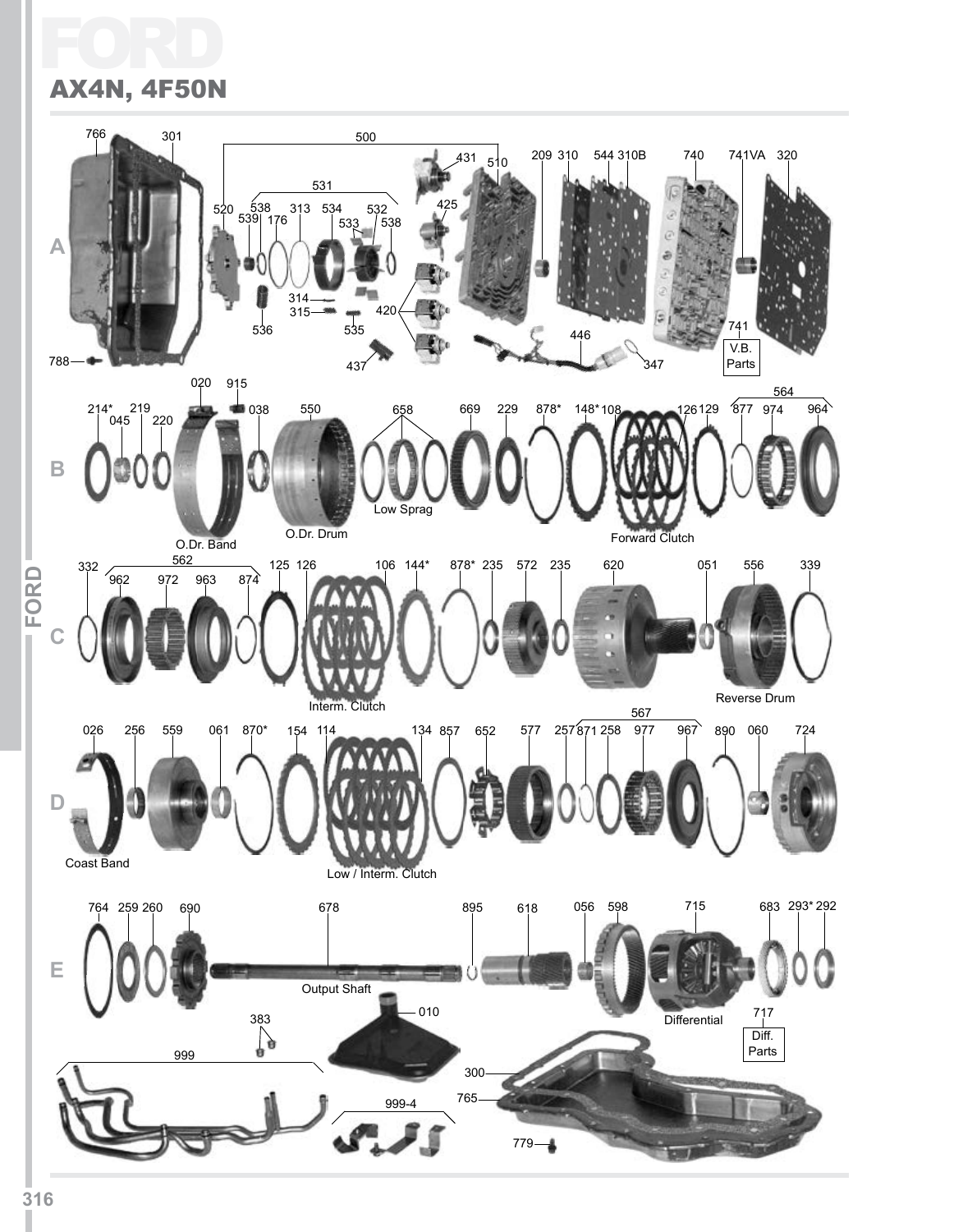#### Ford AX4N, 4F50N

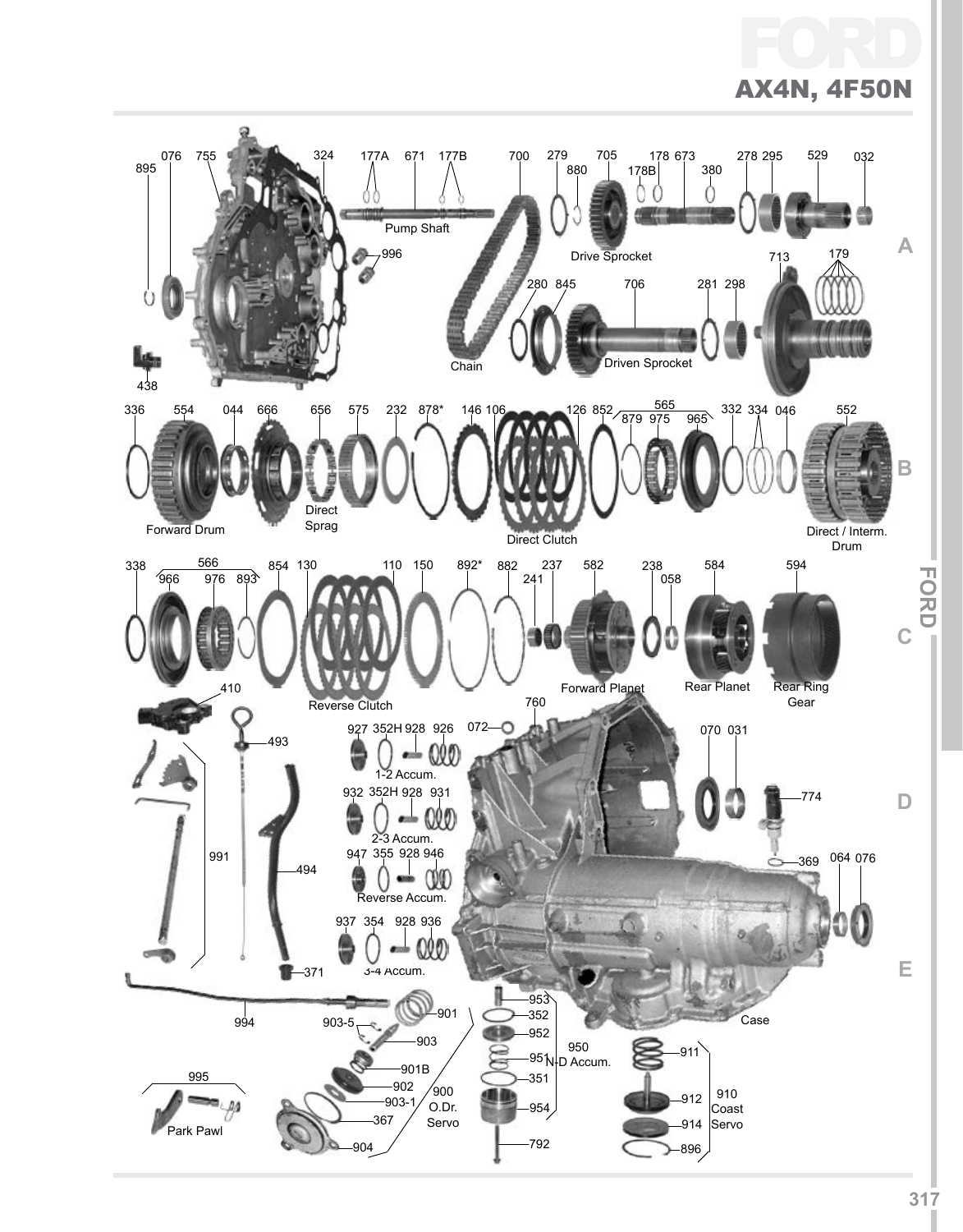|            | AXOD, AXODE, AX4S, AX4N, 4F50N         |             |
|------------|----------------------------------------|-------------|
| ILL# Part# |                                        | QTY<br>REF# |
|            | <b>OVERHAUL KITS &amp; PISTON KITS</b> |             |
|            |                                        |             |
|            |                                        |             |
|            |                                        |             |
|            |                                        |             |
|            |                                        |             |
|            |                                        |             |
|            |                                        |             |
|            |                                        |             |
|            |                                        |             |
|            |                                        |             |
|            | <b>MASTER L/STEEL KITS</b>             |             |
|            |                                        |             |
|            |                                        |             |
|            |                                        |             |
|            |                                        |             |
|            |                                        |             |
|            |                                        |             |
|            |                                        |             |
|            |                                        |             |
|            |                                        |             |
|            |                                        |             |
|            | <b>MASTER W/STEELS KITS</b>            |             |
|            |                                        |             |
|            |                                        |             |
|            |                                        |             |
|            |                                        |             |
|            |                                        |             |
|            |                                        |             |
|            |                                        |             |
|            |                                        |             |
|            |                                        |             |
|            |                                        |             |
|            |                                        |             |
|            | <b>FILTERS</b>                         |             |
|            |                                        |             |
|            |                                        |             |
|            |                                        |             |
|            | <b>FILTER KITS</b>                     |             |
|            |                                        |             |
|            |                                        |             |
|            |                                        |             |
|            |                                        |             |
|            | <b>MISCELLANEOUS FILTERS</b>           |             |
|            |                                        |             |
|            |                                        |             |
|            | <b>BANDS</b>                           |             |
|            |                                        |             |
|            |                                        |             |
|            |                                        |             |
|            |                                        |             |
|            |                                        |             |
|            | <b>BUSHINGS</b>                        |             |
|            |                                        |             |
|            |                                        |             |
|            |                                        |             |
|            |                                        |             |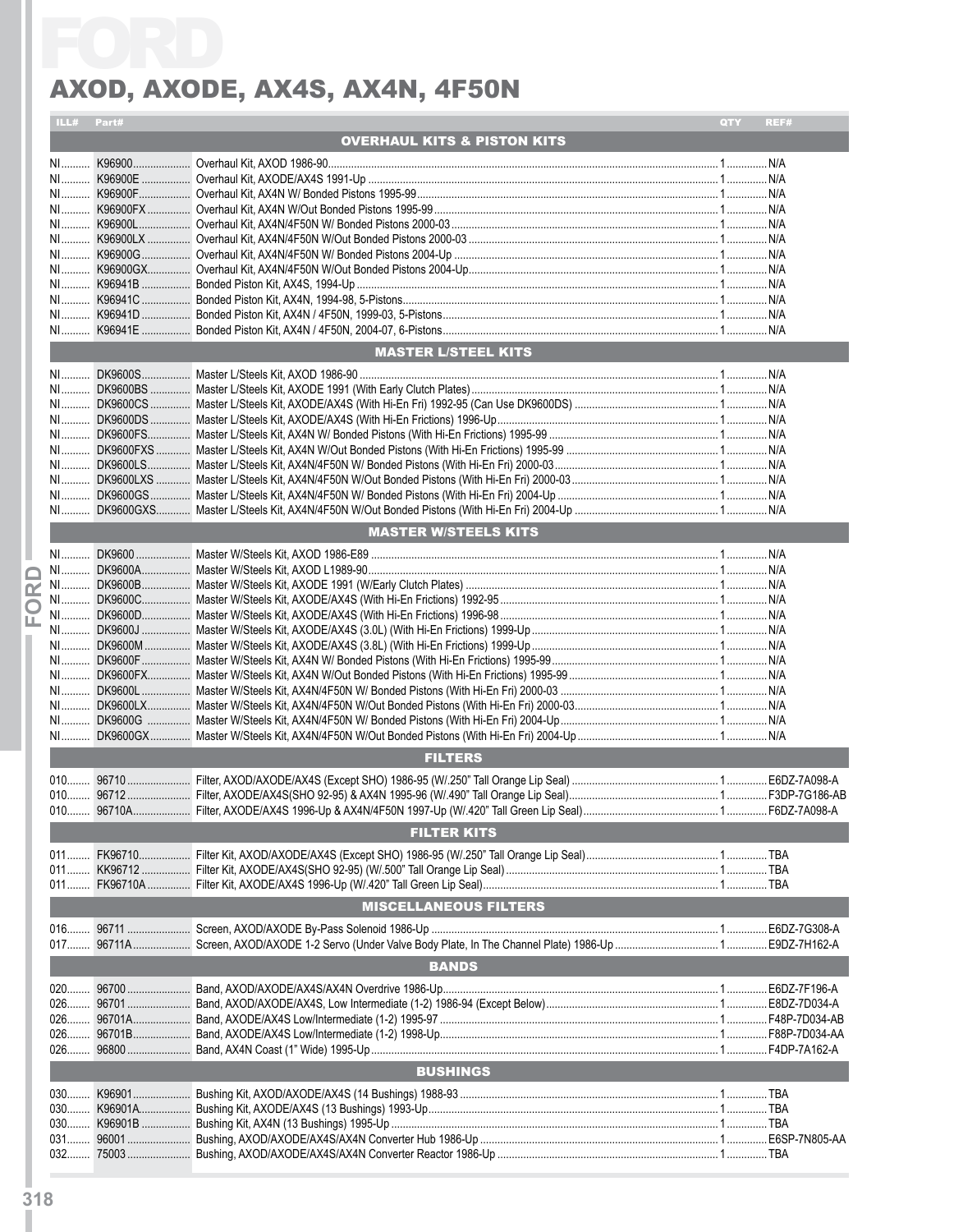| ILL# Part# |             |                         | QTY | REF# |
|------------|-------------|-------------------------|-----|------|
| 034        | 96419X      |                         |     |      |
|            | 038 96011   |                         |     |      |
|            | 044 96007   |                         |     |      |
|            |             |                         |     |      |
|            | 045 96008   |                         |     |      |
| 046        | $96010$     |                         |     |      |
|            | 047 75003   |                         |     |      |
|            | 051 96009   |                         |     |      |
|            | 051 96009A  |                         |     |      |
|            | 051 96009B  |                         |     |      |
|            | 051 86015BK |                         |     |      |
|            | 053 96003   |                         |     |      |
|            |             |                         |     |      |
|            |             |                         |     |      |
| 056        | $96006$     |                         |     |      |
| 058        | $96014$     |                         |     |      |
| 060        | 96005       |                         |     |      |
|            |             |                         |     |      |
|            |             |                         |     |      |
| 061        |             |                         |     |      |
| $061$      |             |                         |     |      |
| $064$      |             |                         |     |      |
|            |             | <b>METAL CLAD SEALS</b> |     |      |
|            |             |                         |     |      |
|            |             |                         |     |      |
|            |             |                         |     |      |
|            |             |                         |     |      |
|            |             |                         |     |      |
|            |             |                         |     |      |
|            |             | <b>FRICTIONS</b>        |     |      |
|            |             |                         |     |      |
|            |             |                         |     |      |
|            |             |                         |     |      |
|            |             |                         |     |      |
|            |             |                         |     |      |
| $114$      |             |                         |     |      |
|            |             |                         |     |      |
|            |             |                         |     |      |
|            |             |                         |     |      |
| $119$      |             |                         |     |      |
|            |             |                         |     |      |
|            |             | <b>STEELS</b>           |     |      |
|            |             |                         |     |      |
|            |             |                         |     |      |
|            |             |                         |     |      |
|            |             |                         |     |      |
|            |             |                         |     |      |
|            |             |                         |     |      |
|            |             |                         |     |      |
|            |             |                         |     |      |
|            |             |                         |     |      |
|            |             |                         |     |      |
|            |             |                         |     |      |
|            |             |                         |     |      |
|            |             |                         |     |      |
|            |             |                         |     |      |
|            |             |                         |     |      |
|            |             |                         |     |      |
|            |             |                         |     |      |
|            |             |                         |     |      |
|            |             |                         |     |      |
|            |             |                         |     |      |
|            |             |                         |     |      |
|            |             |                         |     |      |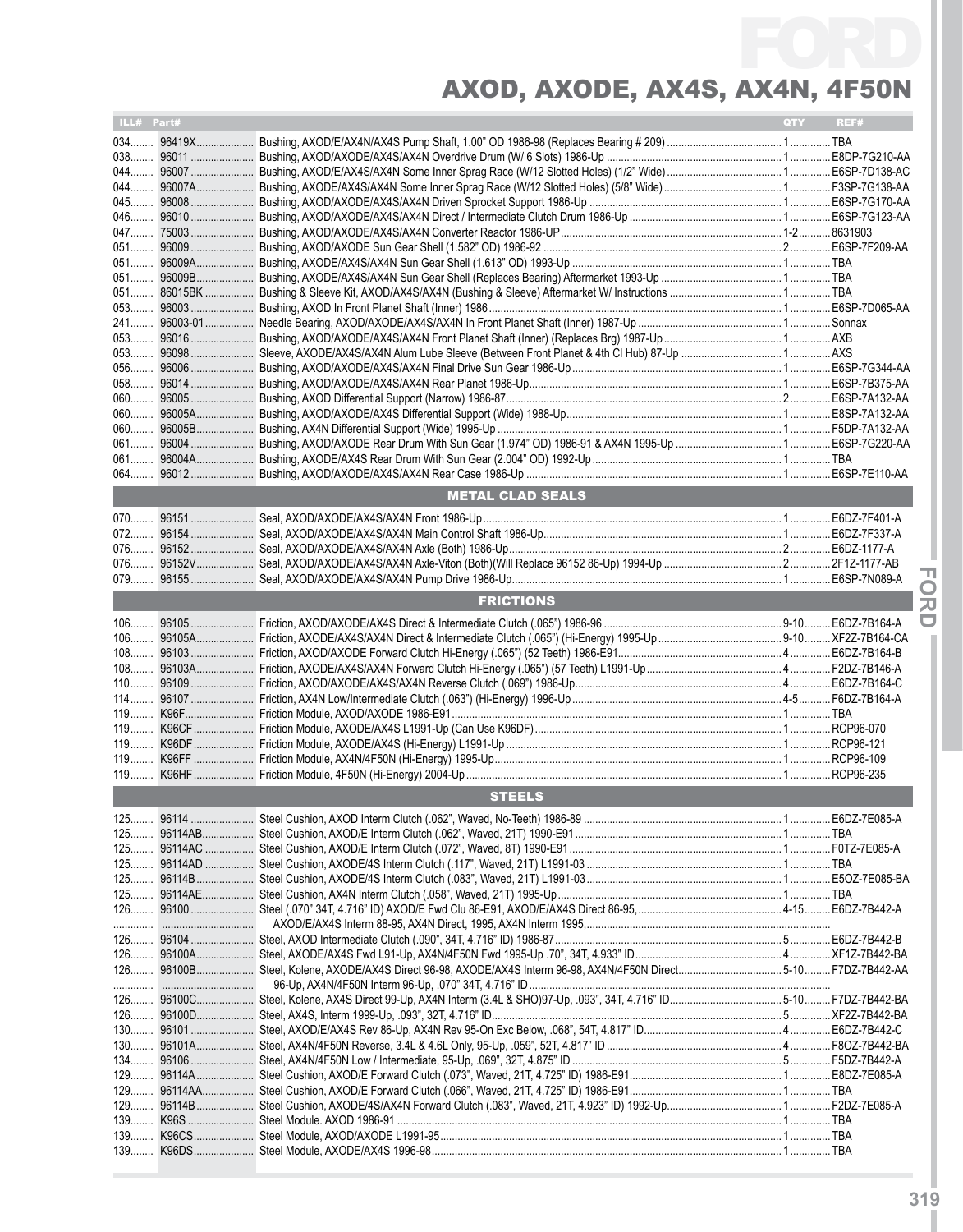|            | AXOD, AXODE, AX4S, AX4N, 4F50N |                    |
|------------|--------------------------------|--------------------|
| ILL# Part# |                                | <b>OTY</b><br>REF# |
|            |                                |                    |
|            |                                |                    |
|            |                                |                    |
|            | <b>PRESSURE PLATES</b>         |                    |
|            |                                |                    |
|            |                                |                    |
|            |                                |                    |
|            |                                |                    |
|            |                                |                    |
|            |                                |                    |
|            |                                |                    |
|            |                                |                    |
|            |                                |                    |
|            |                                |                    |
|            |                                |                    |
|            |                                |                    |
|            |                                |                    |
|            | <b>VALVE BODY KITS</b>         |                    |
|            |                                |                    |
|            |                                |                    |
|            |                                |                    |
|            |                                |                    |
|            |                                |                    |
|            |                                |                    |
|            |                                |                    |
|            |                                |                    |
|            |                                |                    |
|            |                                |                    |
|            | <b>SEALING RINGS</b>           |                    |
|            |                                |                    |
|            |                                |                    |
|            |                                |                    |
|            |                                |                    |
|            |                                |                    |
|            |                                |                    |
|            |                                |                    |
|            |                                |                    |
|            |                                |                    |
|            | <b>WASHERS &amp; BEARINGS</b>  |                    |
|            |                                |                    |
|            |                                |                    |
|            |                                |                    |
|            |                                |                    |
|            |                                |                    |
|            |                                |                    |
|            |                                |                    |
|            |                                |                    |
|            |                                |                    |
|            |                                |                    |
|            |                                |                    |
|            |                                |                    |
|            |                                |                    |
|            |                                |                    |
|            |                                |                    |
|            |                                |                    |
|            |                                |                    |
|            |                                |                    |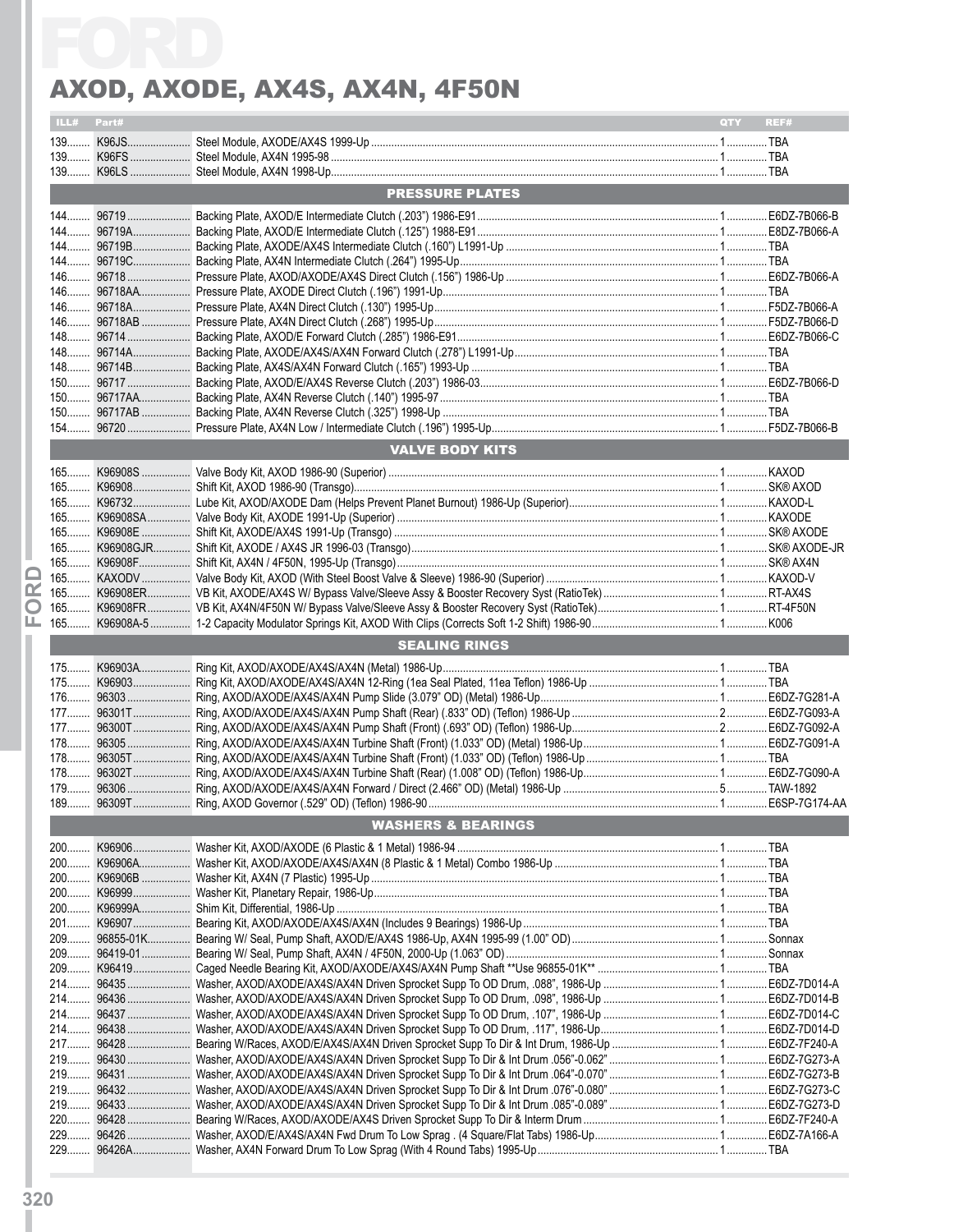| ILL# Part# |                                        | QTY | REF# |
|------------|----------------------------------------|-----|------|
|            |                                        |     |      |
|            |                                        |     |      |
|            |                                        |     |      |
|            |                                        |     |      |
|            |                                        |     |      |
|            |                                        |     |      |
|            |                                        |     |      |
|            |                                        |     |      |
|            |                                        |     |      |
|            |                                        |     |      |
|            |                                        |     |      |
|            |                                        |     |      |
|            |                                        |     |      |
|            |                                        |     |      |
|            |                                        |     |      |
|            |                                        |     |      |
|            |                                        |     |      |
|            |                                        |     |      |
|            |                                        |     |      |
|            |                                        |     |      |
|            |                                        |     |      |
|            |                                        |     |      |
|            |                                        |     |      |
|            |                                        |     |      |
|            |                                        |     |      |
|            |                                        |     |      |
|            |                                        |     |      |
|            |                                        |     |      |
|            |                                        |     |      |
|            |                                        |     |      |
|            |                                        |     |      |
|            |                                        |     |      |
|            |                                        |     |      |
|            |                                        |     |      |
|            |                                        |     |      |
|            |                                        |     |      |
|            |                                        |     |      |
|            |                                        |     |      |
|            |                                        |     |      |
|            |                                        |     |      |
|            |                                        |     |      |
|            | <b>GASKETS &amp; RUBBER COMPONENTS</b> |     |      |
|            |                                        |     |      |
|            |                                        |     |      |
|            |                                        |     |      |
|            |                                        |     |      |
|            |                                        |     |      |
|            |                                        |     |      |
|            |                                        |     |      |
|            |                                        |     |      |
|            |                                        |     |      |
|            |                                        |     |      |
|            |                                        |     |      |
|            |                                        |     |      |
|            |                                        |     |      |
|            |                                        |     |      |
|            |                                        |     |      |
|            |                                        |     |      |
|            |                                        |     |      |
|            |                                        |     |      |
|            |                                        |     |      |
|            |                                        |     |      |
|            |                                        |     |      |
|            |                                        |     |      |
|            |                                        |     |      |
|            |                                        |     |      |
|            |                                        |     |      |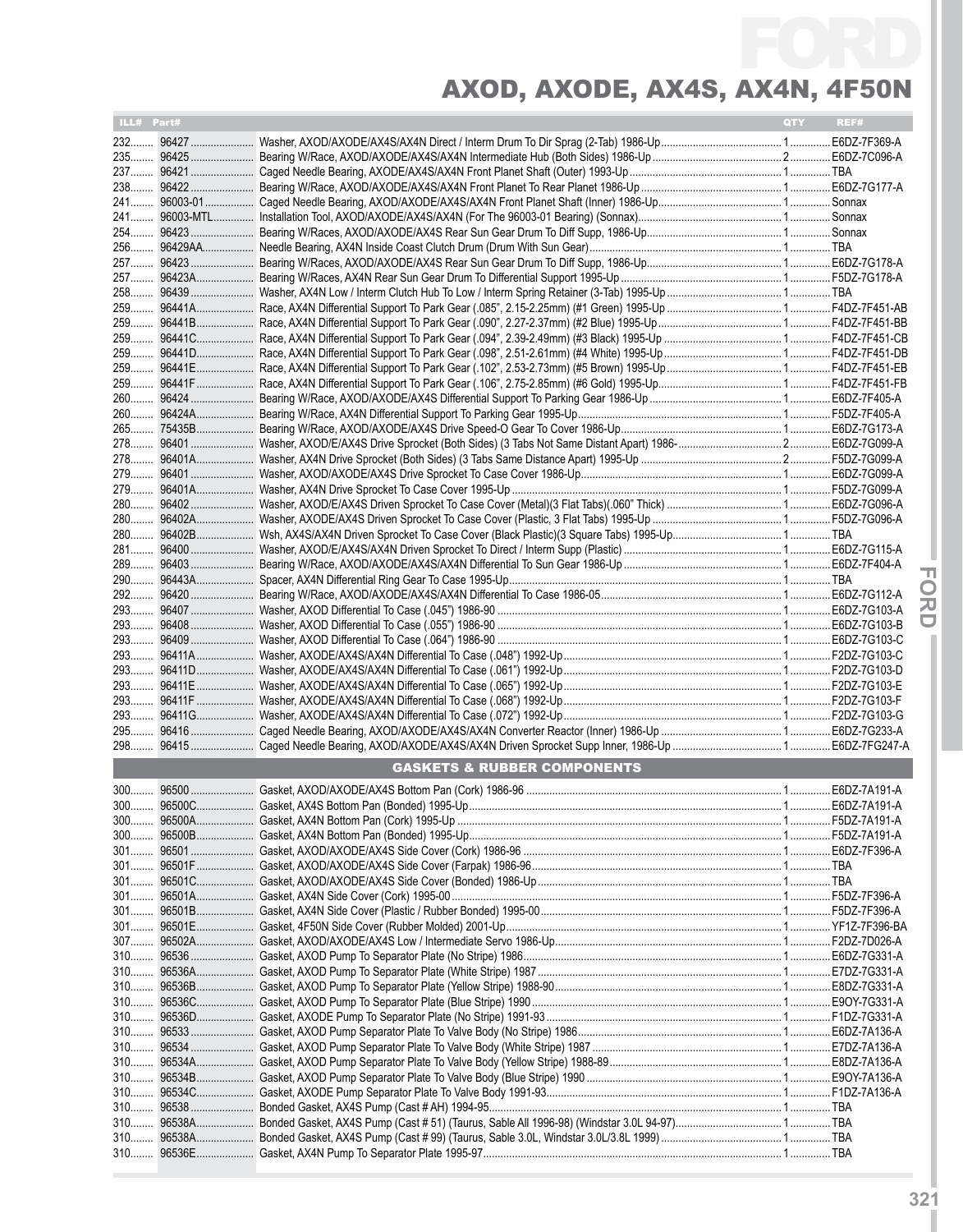|                 | ILL# Part# | QTY<br>REF# |
|-----------------|------------|-------------|
|                 |            |             |
|                 |            |             |
|                 |            |             |
|                 |            |             |
|                 |            |             |
|                 |            |             |
|                 |            |             |
|                 |            |             |
|                 |            |             |
|                 |            |             |
|                 |            |             |
|                 |            |             |
|                 |            |             |
|                 |            |             |
|                 |            |             |
|                 |            |             |
|                 |            |             |
|                 |            |             |
|                 |            |             |
|                 |            |             |
|                 |            |             |
|                 |            |             |
|                 |            |             |
|                 |            |             |
|                 |            |             |
|                 |            |             |
|                 |            |             |
| œ               |            |             |
| $\mathbf\Omega$ |            |             |
| ட               |            |             |
|                 |            |             |
|                 |            |             |
|                 |            |             |
|                 |            |             |
|                 | 320 96530H |             |
|                 |            |             |
|                 |            |             |
|                 |            |             |
|                 |            |             |
|                 |            |             |
|                 |            |             |
|                 |            |             |
| 321             |            |             |
|                 |            |             |
|                 |            |             |
|                 |            |             |
| $324$           |            |             |
| $324$           |            |             |
| $324$           |            |             |
|                 |            |             |
|                 |            |             |
| $332$           |            |             |
| 333<br>$334$    |            |             |
| $336$           |            |             |
|                 |            |             |
| $338$           |            |             |
| 339             |            |             |
| 345             |            |             |
|                 |            |             |
|                 |            |             |
| $352$           |            |             |
| 353             |            |             |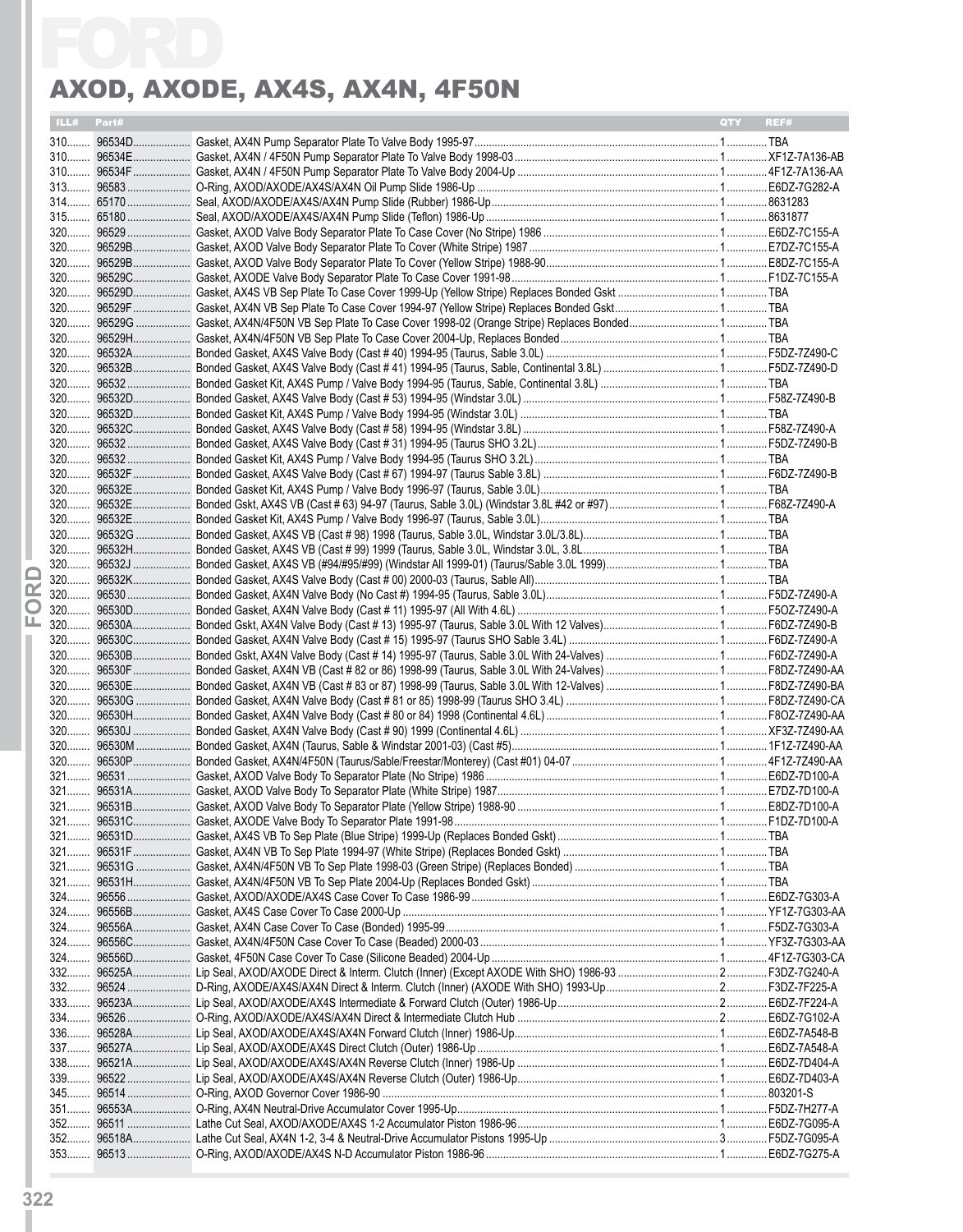| ILL# Part# |        |                                                                                                             | QTY | REF# |
|------------|--------|-------------------------------------------------------------------------------------------------------------|-----|------|
|            |        |                                                                                                             |     |      |
|            |        |                                                                                                             |     |      |
|            |        |                                                                                                             |     |      |
|            |        |                                                                                                             |     |      |
|            |        |                                                                                                             |     |      |
|            |        |                                                                                                             |     |      |
|            |        |                                                                                                             |     |      |
|            |        |                                                                                                             |     |      |
|            |        |                                                                                                             |     |      |
|            |        |                                                                                                             |     |      |
|            |        |                                                                                                             |     |      |
|            |        |                                                                                                             |     |      |
|            |        |                                                                                                             |     |      |
|            |        |                                                                                                             |     |      |
|            |        |                                                                                                             |     |      |
|            |        |                                                                                                             |     |      |
|            |        |                                                                                                             |     |      |
|            |        |                                                                                                             |     |      |
|            |        |                                                                                                             |     |      |
|            |        |                                                                                                             |     |      |
|            |        |                                                                                                             |     |      |
|            |        |                                                                                                             |     |      |
|            |        | <b>TECHNICAL MANUALS</b>                                                                                    |     |      |
|            |        |                                                                                                             |     |      |
|            |        |                                                                                                             |     |      |
|            |        |                                                                                                             |     |      |
|            |        |                                                                                                             |     |      |
|            |        |                                                                                                             |     |      |
|            |        |                                                                                                             |     |      |
|            |        | <b>ELECTRICAL COMPONENTS</b>                                                                                |     |      |
|            |        |                                                                                                             |     |      |
|            |        |                                                                                                             |     |      |
|            |        |                                                                                                             |     |      |
|            |        |                                                                                                             |     |      |
|            |        |                                                                                                             |     |      |
|            |        |                                                                                                             |     |      |
|            |        |                                                                                                             |     |      |
|            |        |                                                                                                             |     |      |
|            |        |                                                                                                             |     |      |
|            |        |                                                                                                             |     |      |
|            |        |                                                                                                             |     |      |
| 420        | 96953U |                                                                                                             |     |      |
|            |        |                                                                                                             |     |      |
|            |        |                                                                                                             |     |      |
|            |        |                                                                                                             |     |      |
|            |        |                                                                                                             |     |      |
|            |        |                                                                                                             |     |      |
|            |        |                                                                                                             |     |      |
|            |        |                                                                                                             |     |      |
|            |        | 425 96952 Sol, AXODE/AX4S L/Up-TCC-Modulated (White) 1991 Lincoln, AXODE/4S 92-97, AX4N 95-96  F3DZ-7G136-A |     |      |
|            |        |                                                                                                             |     |      |
|            |        |                                                                                                             |     |      |
|            |        |                                                                                                             |     |      |
|            |        |                                                                                                             |     |      |
|            |        |                                                                                                             |     |      |
|            |        |                                                                                                             |     |      |
|            |        |                                                                                                             |     |      |
|            |        |                                                                                                             |     |      |
|            |        |                                                                                                             |     |      |
|            |        |                                                                                                             |     |      |
|            |        |                                                                                                             |     |      |
|            |        |                                                                                                             |     |      |
|            |        |                                                                                                             |     |      |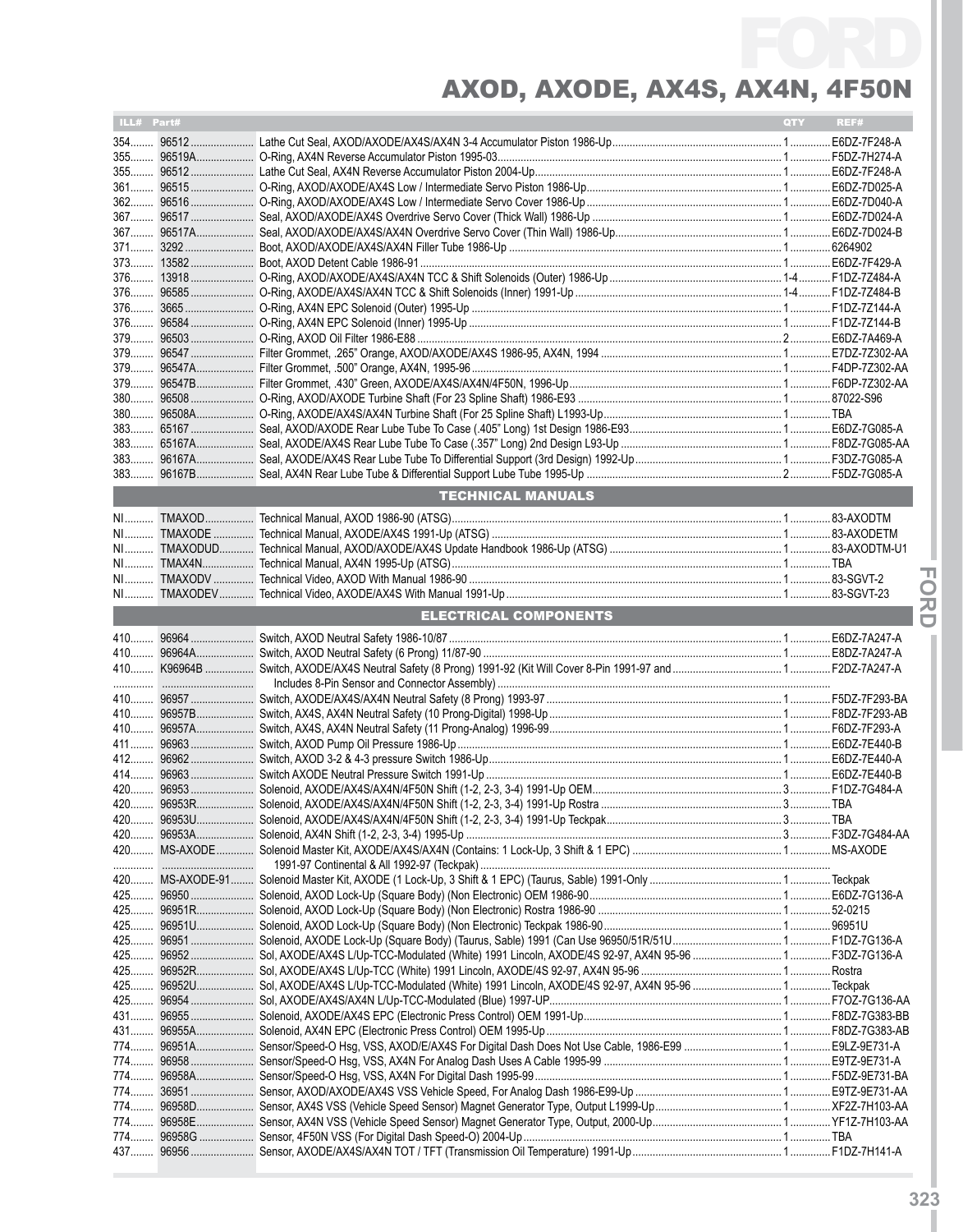|       |            | AXOD, AXODE, AX4S, AX4N, 4F50N                                                                                       |       |      |
|-------|------------|----------------------------------------------------------------------------------------------------------------------|-------|------|
|       | ILL# Part# |                                                                                                                      | QTY - | REF# |
|       |            |                                                                                                                      |       |      |
|       |            |                                                                                                                      |       |      |
|       |            |                                                                                                                      |       |      |
|       |            |                                                                                                                      |       |      |
|       |            |                                                                                                                      |       |      |
|       |            |                                                                                                                      |       |      |
|       |            |                                                                                                                      |       |      |
|       |            |                                                                                                                      |       |      |
|       |            |                                                                                                                      |       |      |
|       |            |                                                                                                                      |       |      |
|       |            |                                                                                                                      |       |      |
|       |            |                                                                                                                      |       |      |
|       |            |                                                                                                                      |       |      |
|       |            | <b>PUMPS &amp; PUMP COMPONENTS</b>                                                                                   |       |      |
|       |            |                                                                                                                      |       |      |
|       |            |                                                                                                                      |       |      |
|       |            |                                                                                                                      |       |      |
|       |            |                                                                                                                      |       |      |
|       |            |                                                                                                                      |       |      |
|       |            |                                                                                                                      |       |      |
|       |            |                                                                                                                      |       |      |
|       |            |                                                                                                                      |       |      |
|       |            |                                                                                                                      |       |      |
|       |            |                                                                                                                      |       |      |
|       |            |                                                                                                                      |       |      |
|       |            |                                                                                                                      |       |      |
|       |            |                                                                                                                      |       |      |
|       |            |                                                                                                                      |       |      |
|       |            |                                                                                                                      |       |      |
|       |            |                                                                                                                      |       |      |
|       |            |                                                                                                                      |       |      |
|       |            |                                                                                                                      |       |      |
|       |            |                                                                                                                      |       |      |
|       |            |                                                                                                                      |       |      |
|       |            |                                                                                                                      |       |      |
|       |            |                                                                                                                      |       |      |
|       |            |                                                                                                                      |       |      |
|       |            |                                                                                                                      |       |      |
| $529$ |            |                                                                                                                      |       |      |
|       |            |                                                                                                                      |       |      |
|       |            |                                                                                                                      |       |      |
|       |            |                                                                                                                      |       |      |
|       |            |                                                                                                                      |       |      |
|       |            |                                                                                                                      |       |      |
|       |            |                                                                                                                      |       |      |
|       |            | <b>DRUMS, CLUTCH PISTON KITS &amp; HUBS</b>                                                                          |       |      |
| 550   |            |                                                                                                                      |       |      |
|       |            |                                                                                                                      |       |      |
|       |            |                                                                                                                      |       |      |
|       |            |                                                                                                                      |       |      |
|       |            | 552 96836C Drum, Dir/Interm, AX4S(SHO) (3.575" Drum Height, .355" Spline Height, Alum Pistons) 1993-95  F3DZ-7G120-A |       |      |
|       |            |                                                                                                                      |       |      |
|       |            |                                                                                                                      |       |      |
|       |            |                                                                                                                      |       |      |
|       |            |                                                                                                                      |       |      |
| $554$ |            |                                                                                                                      |       |      |
|       |            |                                                                                                                      |       |      |
|       |            |                                                                                                                      |       |      |
|       |            |                                                                                                                      |       |      |
|       |            |                                                                                                                      |       |      |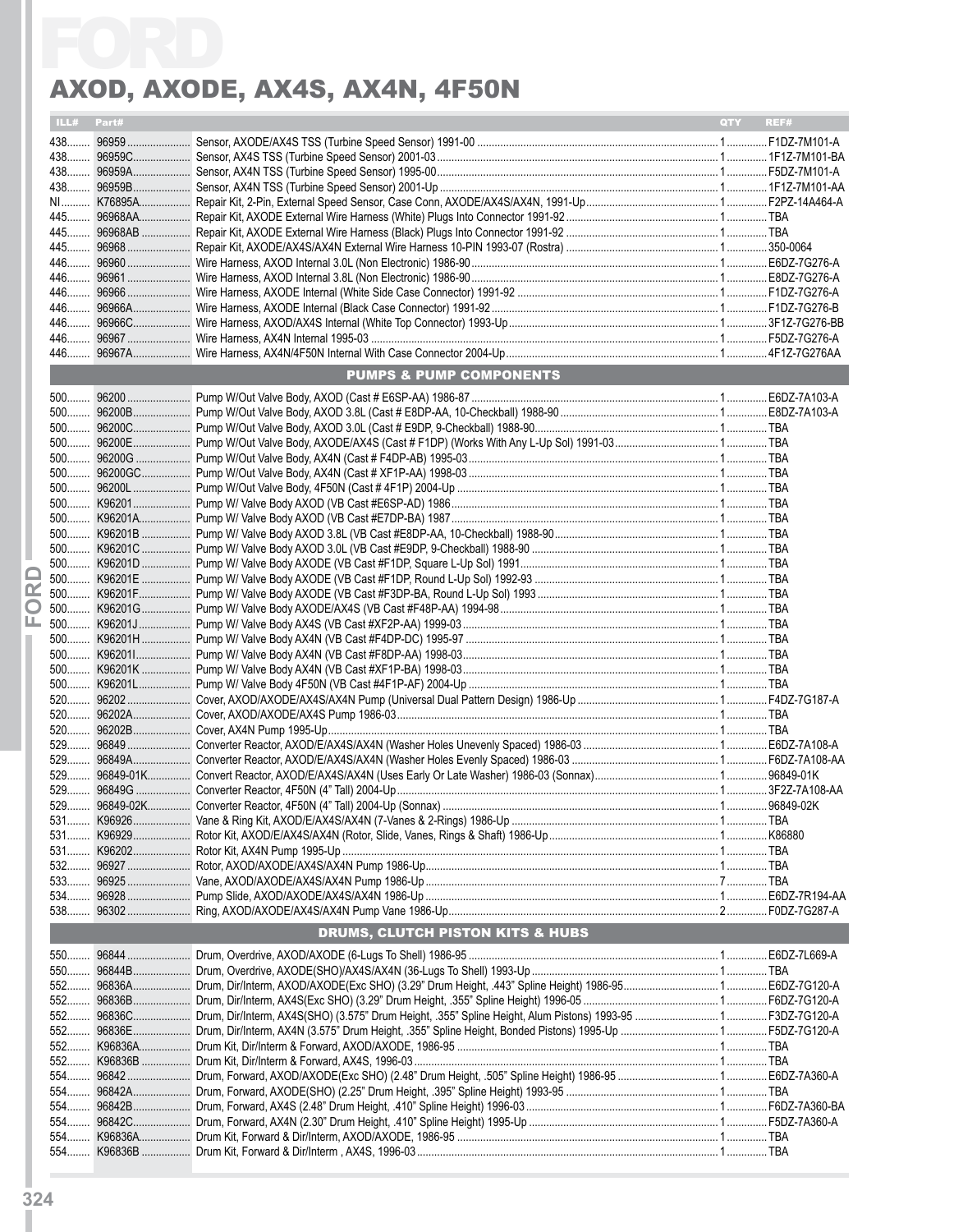| ILL# Part# |                                         | QTY REF# |  |
|------------|-----------------------------------------|----------|--|
|            |                                         |          |  |
|            |                                         |          |  |
|            |                                         |          |  |
|            |                                         |          |  |
|            |                                         |          |  |
|            |                                         |          |  |
|            |                                         |          |  |
|            |                                         |          |  |
|            |                                         |          |  |
|            |                                         |          |  |
|            |                                         |          |  |
|            |                                         |          |  |
|            |                                         |          |  |
|            |                                         |          |  |
|            |                                         |          |  |
|            |                                         |          |  |
|            |                                         |          |  |
|            |                                         |          |  |
|            |                                         |          |  |
|            |                                         |          |  |
|            |                                         |          |  |
|            | PLANETS, RING GEARS, SUN GEARS & SHELLS |          |  |
|            |                                         |          |  |
|            |                                         |          |  |
|            |                                         |          |  |
|            |                                         |          |  |
|            |                                         |          |  |
|            |                                         |          |  |
|            |                                         |          |  |
|            |                                         |          |  |
|            |                                         |          |  |
|            |                                         |          |  |
|            |                                         |          |  |
|            |                                         |          |  |
|            |                                         |          |  |
|            |                                         |          |  |
|            |                                         |          |  |
|            |                                         |          |  |
|            |                                         |          |  |
|            |                                         |          |  |
|            |                                         |          |  |
|            |                                         |          |  |
|            |                                         |          |  |
|            |                                         |          |  |
|            |                                         |          |  |
|            |                                         |          |  |
|            |                                         |          |  |
|            | <b>SPRAGS &amp; ONE WAY CLUTCHES</b>    |          |  |
|            |                                         |          |  |
|            |                                         |          |  |
|            |                                         |          |  |
|            |                                         |          |  |
|            |                                         |          |  |
|            |                                         |          |  |
|            |                                         |          |  |
|            |                                         |          |  |
|            |                                         |          |  |
|            |                                         |          |  |
|            |                                         |          |  |
|            |                                         |          |  |
|            |                                         |          |  |
| 669        |                                         |          |  |
|            |                                         |          |  |
|            | <b>SHAFTS</b>                           |          |  |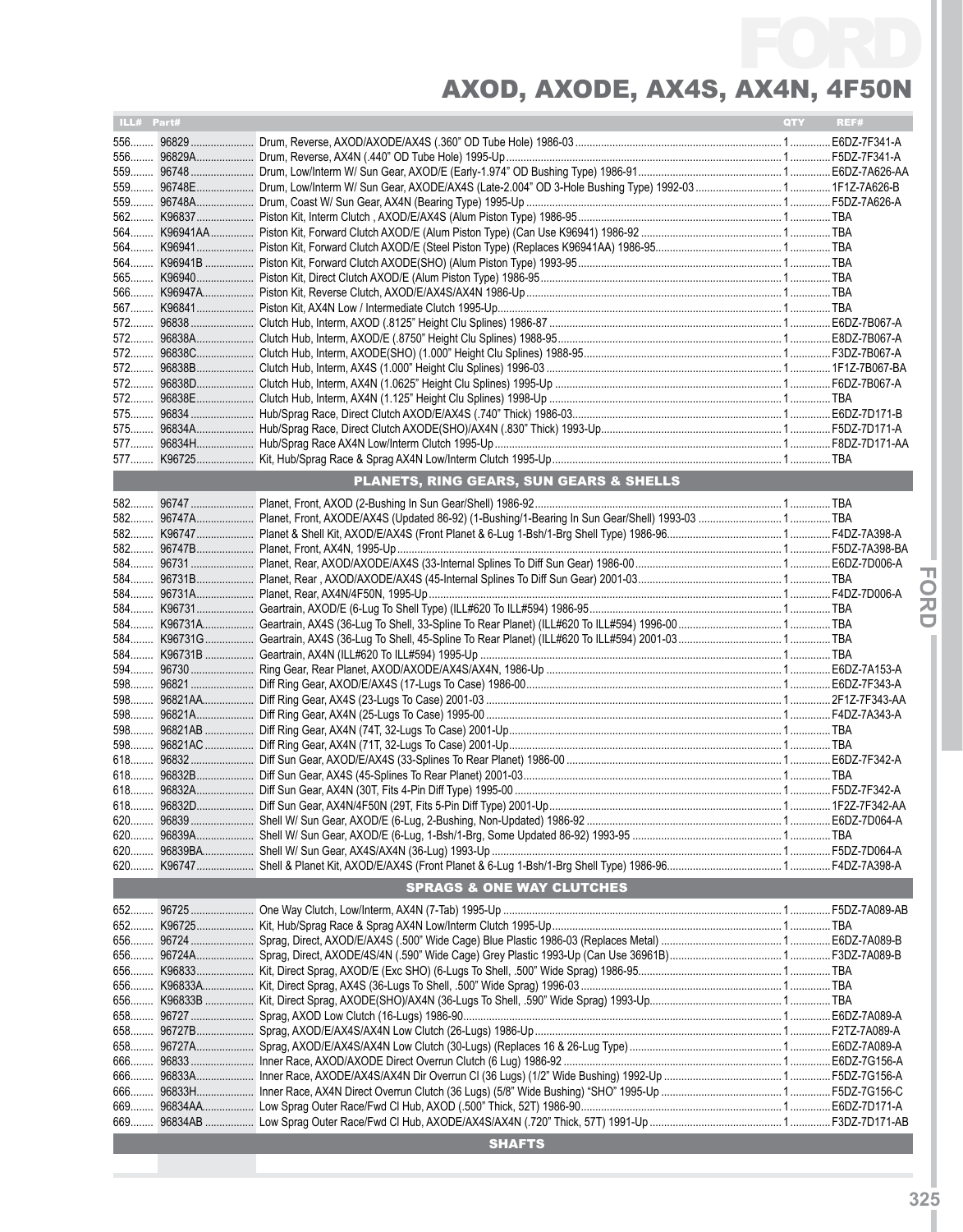|       |            | AXOD, AXODE, AX4S, AX4N, 4F50N                      |     |      |
|-------|------------|-----------------------------------------------------|-----|------|
|       | ILL# Part# |                                                     | QTY | REF# |
|       |            |                                                     |     |      |
|       |            |                                                     |     |      |
|       |            |                                                     |     |      |
|       |            |                                                     |     |      |
|       |            |                                                     |     |      |
|       |            |                                                     |     |      |
|       |            |                                                     |     |      |
|       |            |                                                     |     |      |
|       |            | <b>GOVERNORS</b>                                    |     |      |
|       |            |                                                     |     |      |
|       |            |                                                     |     |      |
| 683   |            |                                                     |     |      |
|       |            |                                                     |     |      |
|       |            |                                                     |     |      |
|       |            |                                                     |     |      |
|       |            |                                                     |     |      |
|       |            |                                                     |     |      |
|       |            | <b>PARK GEARS, CHAINS, SPROCKETS &amp; SUPPORTS</b> |     |      |
|       |            |                                                     |     |      |
|       |            |                                                     |     |      |
|       |            |                                                     |     |      |
|       |            |                                                     |     |      |
|       |            |                                                     |     |      |
|       |            |                                                     |     |      |
|       |            |                                                     |     |      |
|       |            |                                                     |     |      |
|       |            |                                                     |     |      |
|       |            |                                                     |     |      |
|       |            |                                                     |     |      |
|       |            |                                                     |     |      |
|       |            |                                                     |     |      |
|       |            |                                                     |     |      |
|       |            |                                                     |     |      |
|       |            |                                                     |     |      |
|       |            |                                                     |     |      |
|       |            |                                                     |     |      |
| $706$ |            |                                                     |     |      |
|       |            |                                                     |     |      |
|       |            |                                                     |     |      |
|       |            |                                                     |     |      |
|       |            |                                                     |     |      |
|       |            |                                                     |     |      |
|       |            |                                                     |     |      |
|       |            |                                                     |     |      |
| 713   |            |                                                     |     |      |
|       |            |                                                     |     |      |
|       |            |                                                     |     |      |
|       |            | DIFFERENTIALS & COMPONENTS                          |     |      |
|       |            |                                                     |     |      |
|       |            |                                                     |     |      |
|       |            |                                                     |     |      |
|       |            |                                                     |     |      |
|       |            |                                                     |     |      |
|       |            |                                                     |     |      |
|       |            |                                                     |     |      |
|       |            |                                                     |     |      |
|       |            |                                                     |     |      |
|       |            |                                                     |     |      |
|       |            |                                                     |     |      |
|       |            |                                                     |     |      |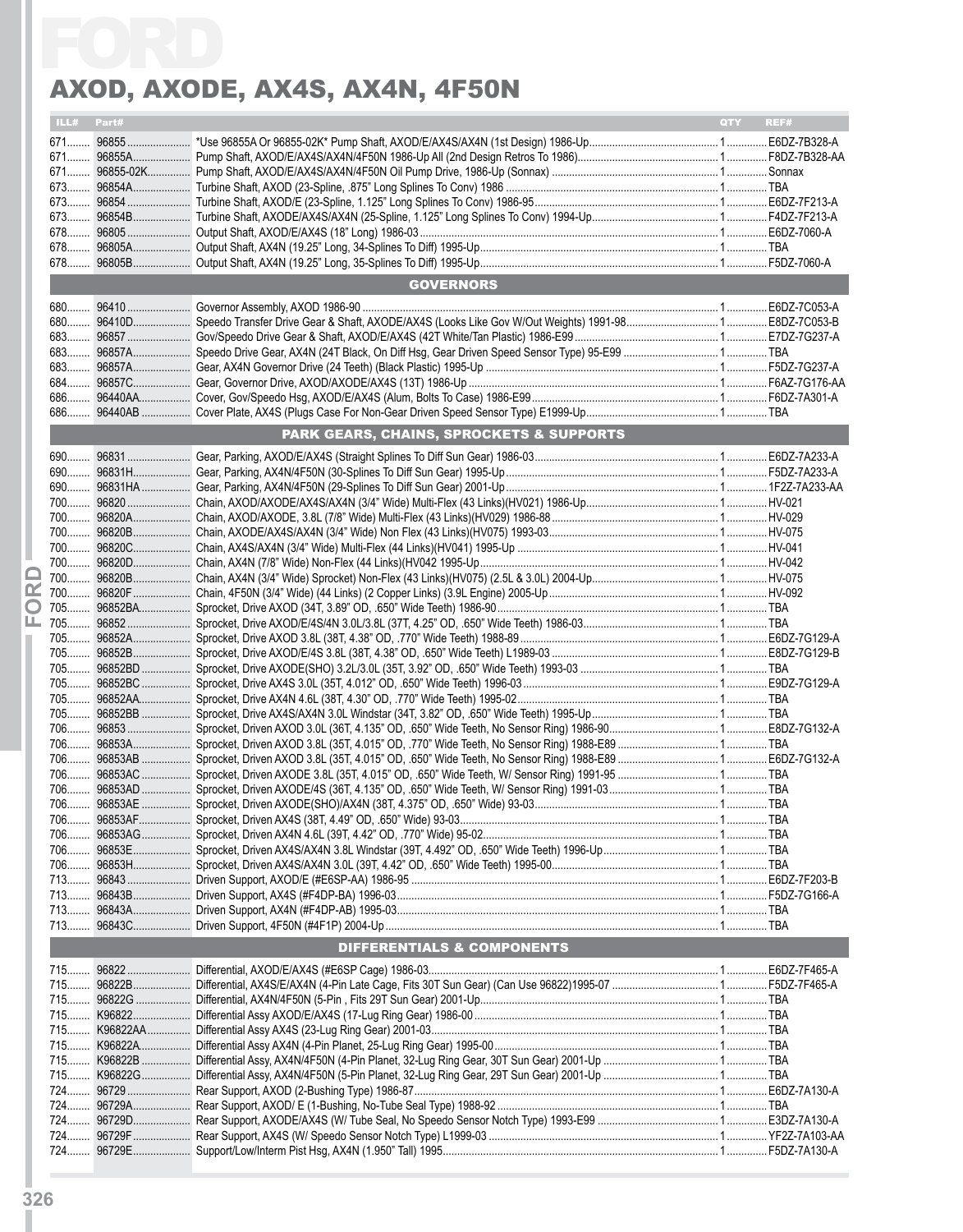| ILL# Part# |                                 | QTY <b>Q</b> | REF# |
|------------|---------------------------------|--------------|------|
|            |                                 |              |      |
|            |                                 |              |      |
|            |                                 |              |      |
|            | <b>VALVE BODIES (DACCO VB#)</b> |              |      |
|            |                                 |              |      |
|            |                                 |              |      |
|            |                                 |              |      |
|            |                                 |              |      |
|            |                                 |              |      |
|            |                                 |              |      |
|            |                                 |              |      |
|            |                                 |              |      |
|            |                                 |              |      |
|            |                                 |              |      |
|            |                                 |              |      |
|            |                                 |              |      |
|            |                                 |              |      |
|            |                                 |              |      |
|            |                                 |              |      |
|            |                                 |              |      |
|            | <b>VALVE BODIES</b>             |              |      |
|            |                                 |              |      |
|            |                                 |              |      |
|            |                                 |              |      |
|            |                                 |              |      |
|            |                                 |              |      |
|            |                                 |              |      |
|            |                                 |              |      |
|            |                                 |              |      |
|            |                                 |              |      |
|            |                                 |              |      |
|            |                                 |              |      |
|            |                                 |              |      |
|            |                                 |              |      |
|            |                                 |              |      |
|            |                                 |              |      |
|            | <b>VALVE BODY COMPONENTS</b>    |              |      |
|            |                                 |              |      |
|            |                                 |              |      |
|            |                                 |              |      |
|            |                                 |              |      |
|            |                                 |              |      |
|            |                                 |              |      |
|            |                                 |              |      |
|            |                                 |              |      |
|            |                                 |              |      |
|            |                                 |              |      |
| 741        |                                 |              |      |
|            |                                 |              |      |
|            |                                 |              |      |
|            |                                 |              |      |
|            |                                 |              |      |
|            |                                 |              |      |
|            |                                 |              |      |
|            |                                 |              |      |
|            |                                 |              |      |
|            |                                 |              |      |
|            |                                 |              |      |
|            |                                 |              |      |
|            |                                 |              |      |
|            |                                 |              |      |
|            |                                 |              |      |
|            |                                 |              |      |
|            |                                 |              |      |
|            |                                 |              |      |
|            |                                 |              |      |
|            |                                 |              |      |
|            |                                 |              |      |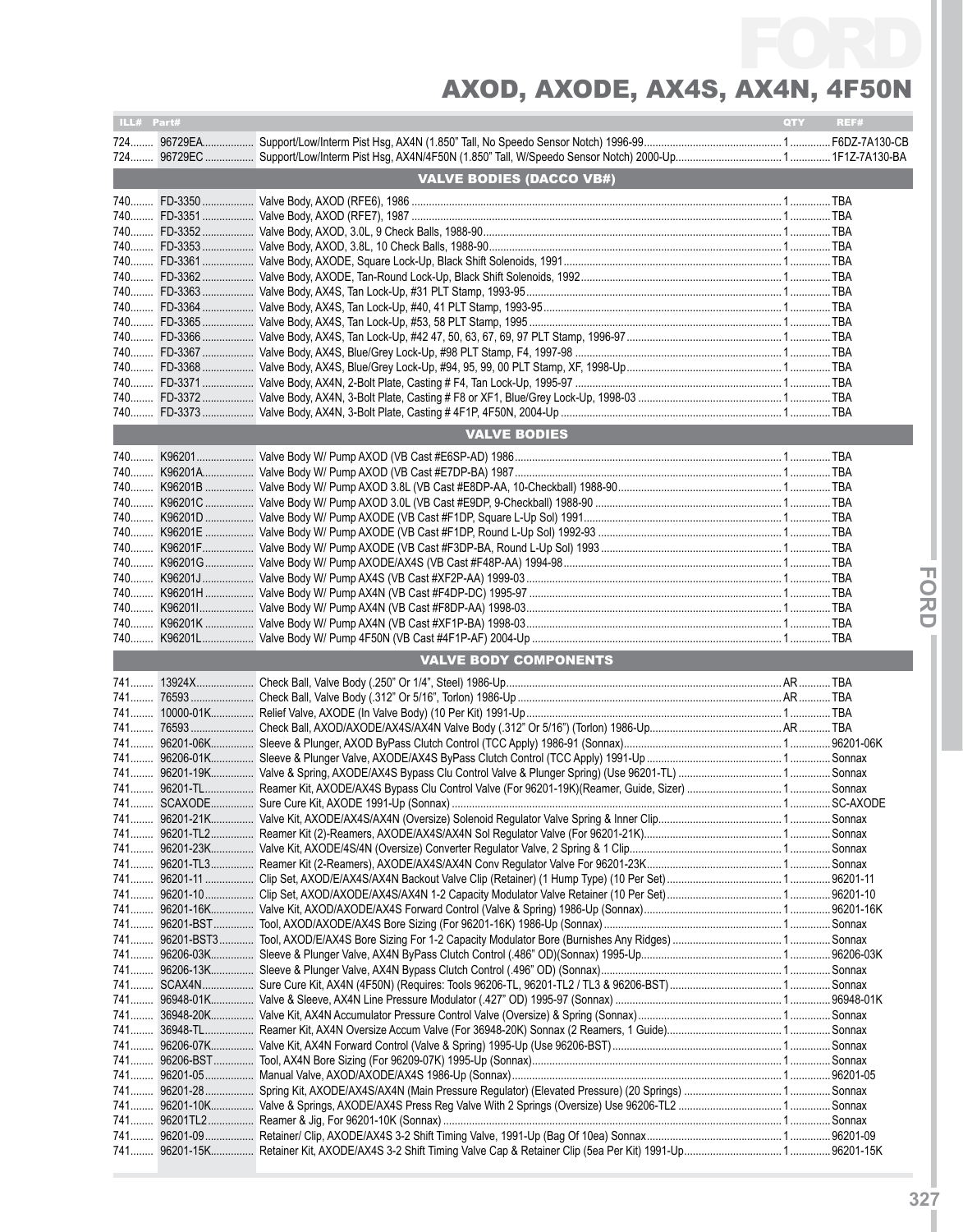| ILL#   | Part# |                                           | QTY | REF# |
|--------|-------|-------------------------------------------|-----|------|
|        |       |                                           |     |      |
|        |       |                                           |     |      |
|        |       |                                           |     |      |
|        |       |                                           |     |      |
|        |       |                                           |     |      |
|        |       |                                           |     |      |
|        |       |                                           |     |      |
|        |       |                                           |     |      |
|        |       |                                           |     |      |
|        |       |                                           |     |      |
|        |       |                                           |     |      |
|        |       |                                           |     |      |
|        |       | <b>COVERS, CASES, PANS &amp; HOUSINGS</b> |     |      |
|        |       |                                           |     |      |
|        |       |                                           |     |      |
|        |       |                                           |     |      |
|        |       |                                           |     |      |
|        |       |                                           |     |      |
|        |       |                                           |     |      |
|        |       |                                           |     |      |
|        |       |                                           |     |      |
|        |       |                                           |     |      |
|        |       |                                           |     |      |
|        |       |                                           |     |      |
|        |       |                                           |     |      |
| ⊏      |       |                                           |     |      |
| œ      |       |                                           |     |      |
| $\Box$ |       |                                           |     |      |
| ட      |       |                                           |     |      |
|        |       |                                           |     |      |
|        |       |                                           |     |      |
|        |       |                                           |     |      |
|        |       |                                           |     |      |
|        |       |                                           |     |      |
|        |       |                                           |     |      |
|        |       |                                           |     |      |
|        |       |                                           |     |      |
|        |       |                                           |     |      |
|        |       |                                           |     |      |
|        |       |                                           |     |      |
|        |       |                                           |     |      |
|        |       |                                           |     |      |
|        |       |                                           |     |      |
|        |       |                                           |     |      |
|        |       |                                           |     |      |
|        |       |                                           |     |      |
|        |       |                                           |     |      |
|        |       |                                           |     |      |
|        |       |                                           |     |      |
|        |       |                                           |     |      |
|        |       |                                           |     |      |
|        |       |                                           |     |      |
|        |       |                                           |     |      |
|        |       |                                           |     |      |
|        |       |                                           |     |      |
|        |       |                                           |     |      |
|        |       |                                           |     |      |
| 766    |       |                                           |     |      |
|        |       |                                           |     |      |
|        |       |                                           |     |      |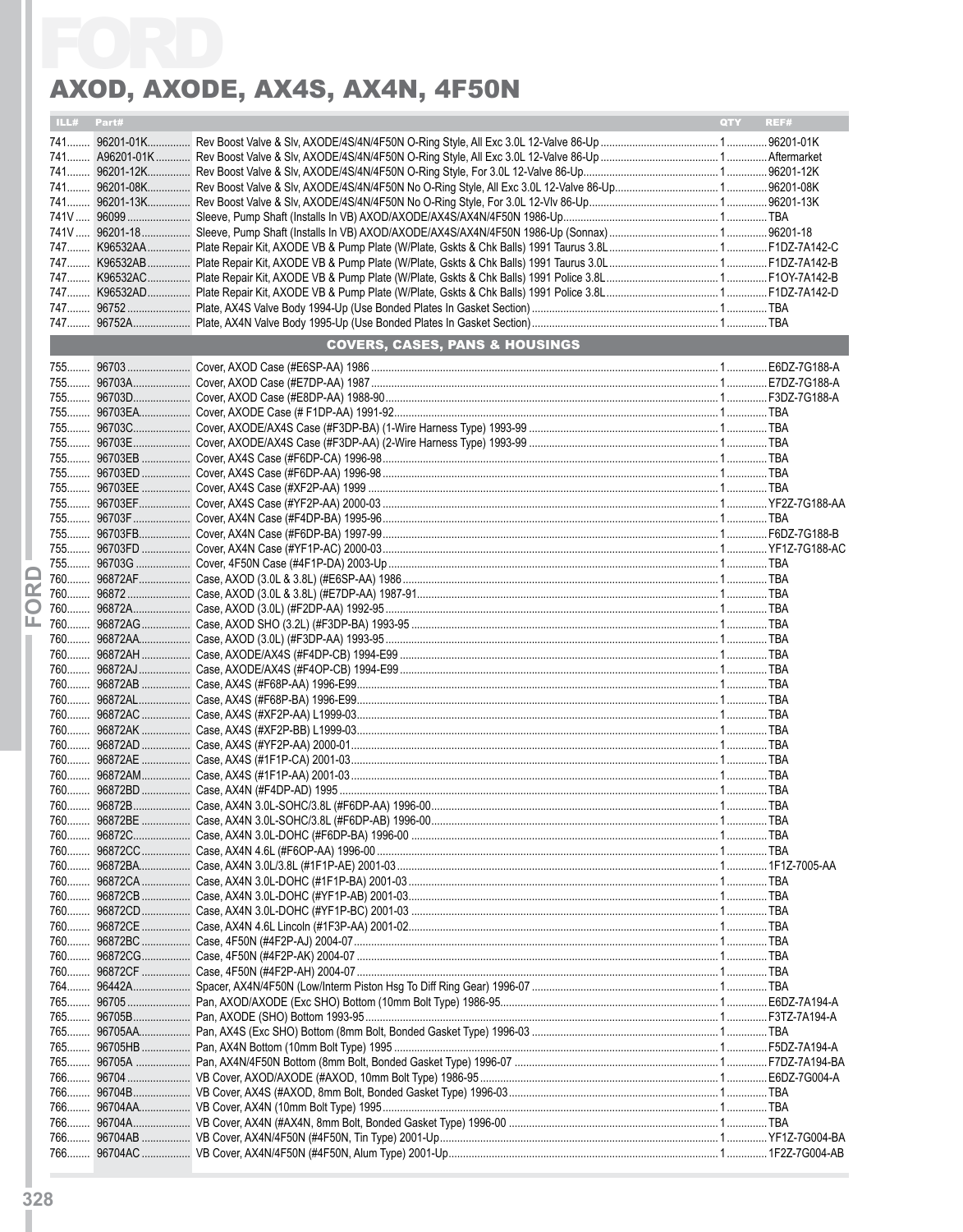| ILL# Part#       |          |                                                                                                | <b>QTY</b> | REF# |
|------------------|----------|------------------------------------------------------------------------------------------------|------------|------|
| 774              | 96958D   |                                                                                                |            |      |
|                  |          |                                                                                                |            |      |
|                  |          |                                                                                                |            |      |
|                  |          |                                                                                                |            |      |
|                  |          |                                                                                                |            |      |
|                  |          |                                                                                                |            |      |
| 848              |          |                                                                                                |            |      |
|                  |          |                                                                                                |            |      |
| $848$            |          |                                                                                                |            |      |
|                  |          | <b>CUSHIONS</b>                                                                                |            |      |
|                  |          |                                                                                                |            |      |
| 852              |          |                                                                                                |            |      |
| 854              |          |                                                                                                |            |      |
|                  |          |                                                                                                |            |      |
|                  |          | <b>SNAP RINGS</b>                                                                              |            |      |
|                  |          |                                                                                                |            |      |
|                  |          |                                                                                                |            |      |
|                  |          |                                                                                                |            |      |
|                  |          |                                                                                                |            |      |
|                  |          |                                                                                                |            |      |
| 870              |          |                                                                                                |            |      |
| 870<br>871       |          |                                                                                                |            |      |
|                  |          |                                                                                                |            |      |
| 877              |          |                                                                                                |            |      |
| 878              |          |                                                                                                |            |      |
| 878              |          |                                                                                                |            |      |
| 878              |          |                                                                                                |            |      |
|                  |          |                                                                                                |            |      |
| 878              |          |                                                                                                |            |      |
| 878              |          |                                                                                                |            |      |
| 878              |          |                                                                                                |            |      |
| 878              |          |                                                                                                |            |      |
|                  |          |                                                                                                |            |      |
| 880              |          |                                                                                                |            |      |
| 882              |          |                                                                                                |            |      |
| 882              |          |                                                                                                |            |      |
| 890              |          |                                                                                                |            |      |
| 890              |          |                                                                                                |            |      |
| 892<br>892       |          |                                                                                                |            |      |
| 892              |          | 96602B  Snap Ring, AXOD/AXODE/AX4S/AX4N Holds Reverse Clutch Press Plate In .098" 1986-Up  TBA |            |      |
|                  |          |                                                                                                |            |      |
|                  |          |                                                                                                |            |      |
|                  |          |                                                                                                |            |      |
|                  |          | <b>SERVOS, ACCUMULATORS &amp; COMPONENTS</b>                                                   |            |      |
| 900              | K96628AA |                                                                                                |            |      |
| $900$            | K96628AB |                                                                                                |            |      |
|                  |          |                                                                                                |            |      |
|                  |          |                                                                                                |            |      |
|                  |          |                                                                                                |            |      |
|                  |          |                                                                                                |            |      |
|                  |          |                                                                                                |            |      |
|                  |          |                                                                                                |            |      |
|                  |          |                                                                                                |            |      |
|                  |          |                                                                                                |            |      |
| $903$            |          |                                                                                                |            |      |
| $903$            |          |                                                                                                |            |      |
|                  |          |                                                                                                |            |      |
|                  |          |                                                                                                |            |      |
| 903<br>$903 - 5$ |          |                                                                                                |            |      |
| $904$            |          |                                                                                                |            |      |
|                  |          |                                                                                                |            |      |
|                  |          |                                                                                                |            |      |
|                  |          |                                                                                                |            |      |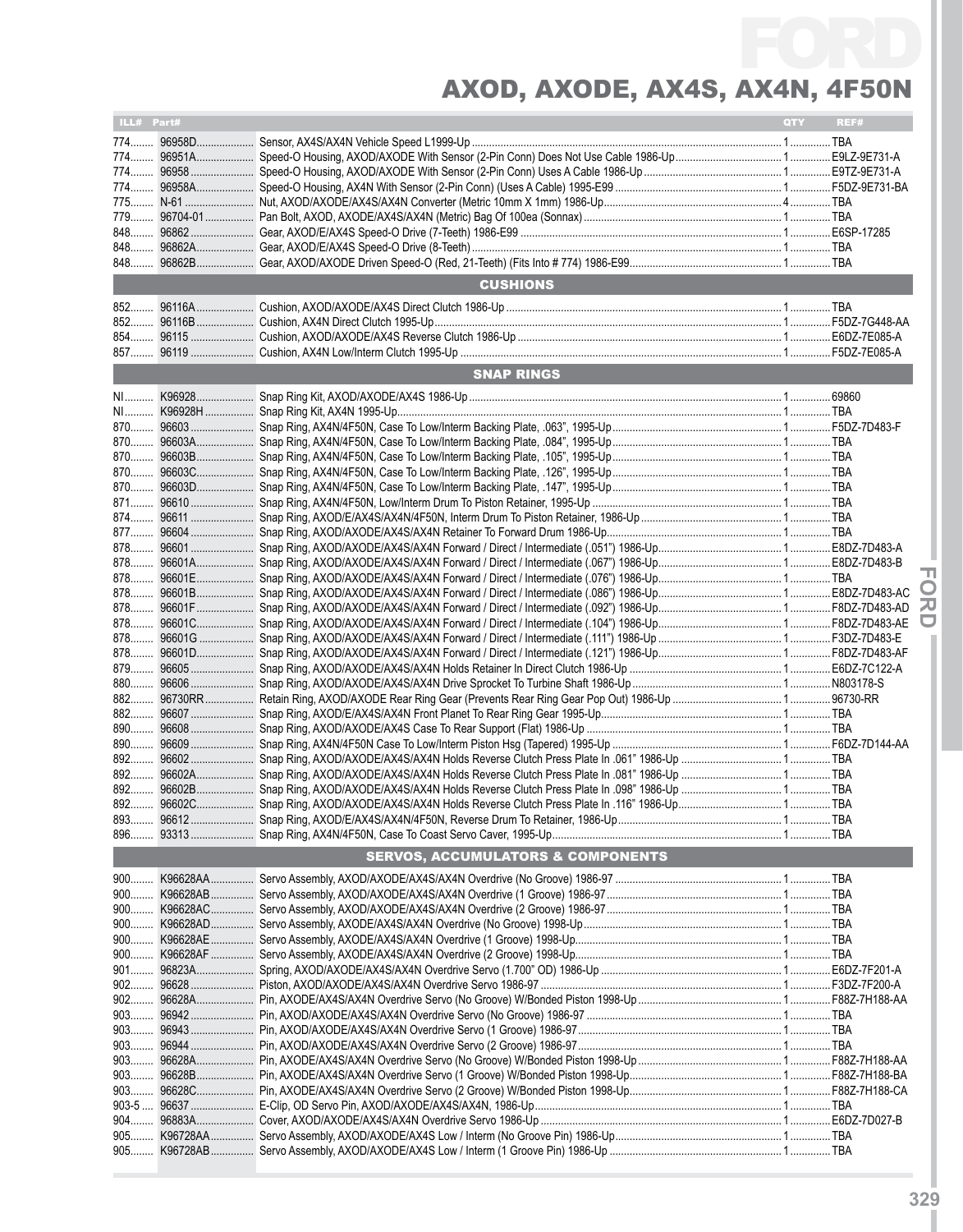|    |            | AXOD, AXODE, AX4S, AX4N, 4F50N            |            |      |
|----|------------|-------------------------------------------|------------|------|
|    | ILL# Part# |                                           | <b>OTY</b> | REF# |
|    |            |                                           |            |      |
|    |            |                                           |            |      |
|    |            |                                           |            |      |
|    |            |                                           |            |      |
|    |            |                                           |            |      |
|    |            |                                           |            |      |
|    |            |                                           |            |      |
|    |            |                                           |            |      |
|    |            |                                           |            |      |
|    |            |                                           |            |      |
|    |            |                                           |            |      |
|    |            |                                           |            |      |
|    |            |                                           |            |      |
|    |            |                                           |            |      |
|    |            |                                           |            |      |
|    |            |                                           |            |      |
|    |            |                                           |            |      |
|    |            |                                           |            |      |
|    |            |                                           |            |      |
|    |            |                                           |            |      |
|    |            |                                           |            |      |
|    |            |                                           |            |      |
|    |            |                                           |            |      |
|    |            |                                           |            |      |
|    |            |                                           |            |      |
|    |            |                                           |            |      |
| Œ. |            |                                           |            |      |
| O  |            |                                           |            |      |
| ட  |            |                                           |            |      |
|    |            |                                           |            |      |
|    |            |                                           |            |      |
|    |            |                                           |            |      |
|    |            |                                           |            |      |
|    |            |                                           |            |      |
|    |            |                                           |            |      |
|    |            |                                           |            |      |
|    |            |                                           |            |      |
|    |            |                                           |            |      |
|    |            |                                           |            |      |
|    |            |                                           |            |      |
|    |            |                                           |            |      |
|    |            |                                           |            |      |
|    |            |                                           |            |      |
|    |            |                                           |            |      |
|    |            |                                           |            |      |
|    |            |                                           |            |      |
|    |            |                                           |            |      |
|    |            |                                           |            |      |
|    |            |                                           |            |      |
|    |            |                                           |            |      |
|    |            | <b>CLUTCH PISTONS &amp; MISCELLANEOUS</b> |            |      |
|    |            |                                           |            |      |
|    |            |                                           |            |      |
|    |            |                                           |            |      |
|    |            |                                           |            |      |
|    |            |                                           |            |      |
|    |            |                                           |            |      |
|    |            |                                           |            |      |
|    |            |                                           |            |      |